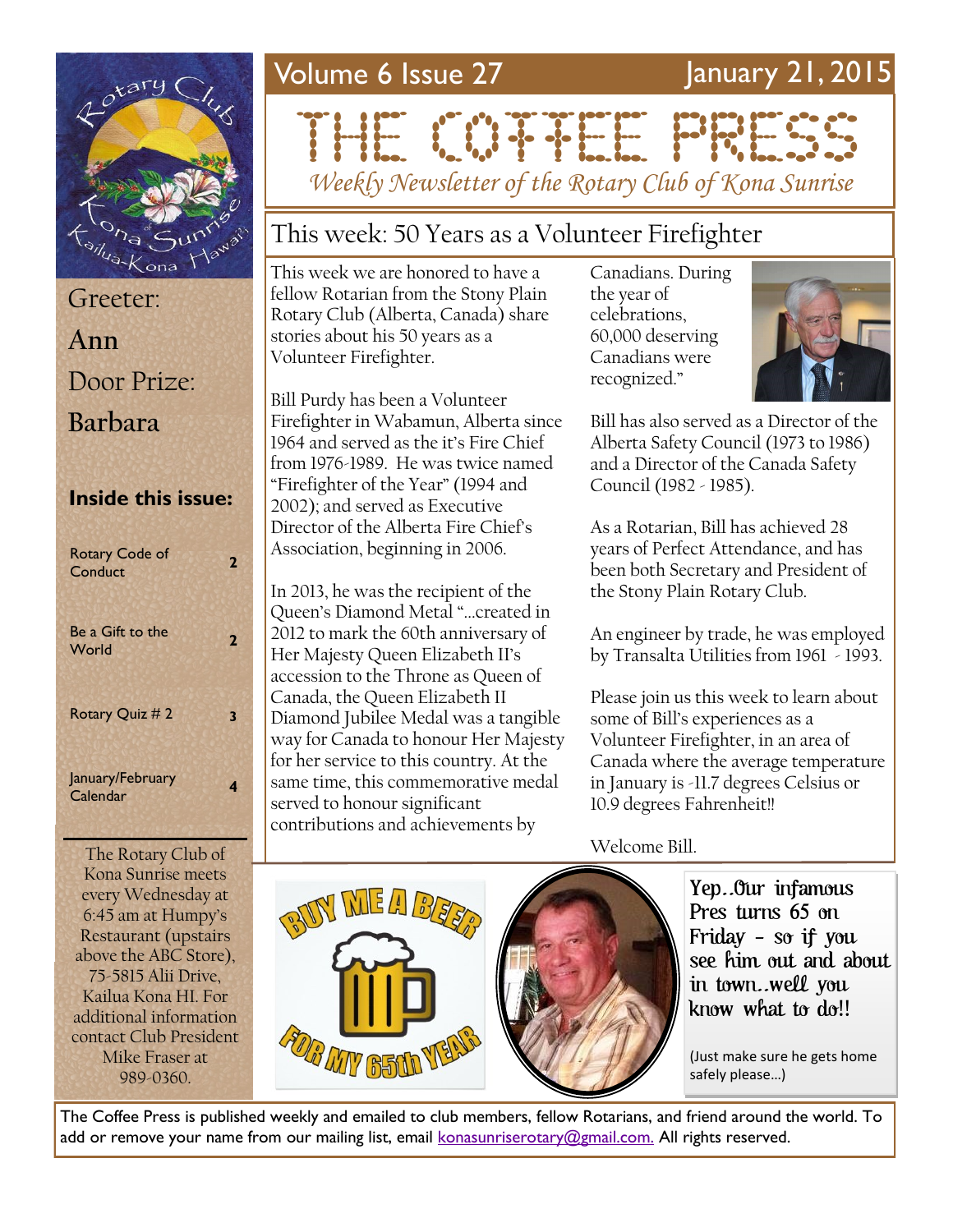#### **Page 2 Page 2**

#### **ROTARY CODE OF CONDUCT**

#### **As a Rotarian, I will:**

1. Act with integrity and high ethical standards in my personal and professional life;

2. Deal fairly with others and treat them and their occupations with respect;

3. Use my professional skills through Rotary to mentor young people, help those with special needs, and improve people's quality of life in my community and in the world;

4. Avoid behavior that reflects adversely on Rotary or other Rotarians;

5. Not seek special business or professional advantages from other Rotarians.

#### **PRESIDENT-ELECT URGES ROTARY MEMBERS TO 'BE A GIFT TO THE WORLD'**

Using their talents, expertise, and leadership, Rotary members worldwide are asked to be gifts to the world this upcoming 2015-16 Rotary year.

Rotary International President-elect K.R. "Ravi" Ravindran called Sunday's address to incoming district governors the "most significant moment of my life."

"All of you have been given so many gifts. And you have now been given this great gift: one year to take all your talents, all your gifts, everything that you are and can become -- and Be a Gift to the World," said Ravindran, revealing his presidential theme at the annual five-day training meeting in San Diego, California, USA. "You have one year to take that potential and turn it into reality. One year to lead the clubs in your district and transform the lives of others. The time is so short, yet there is so much to be done."

Highlighting Rotary's biggest challenge, the eradication of polio, Ravindran said, "A future without polio is a gift that we have promised to the children of the world. And indeed it is a gift that we will give."



#### Be a gift to the world

Ravindran, a member of the Rotary Club of Colombo, Sri Lanka, used Rotary's successes in the fight to eradicate the disease as an illustration of the impact Rotary members can have in the world. When Rotary set a goal of eradicating polio 25 years ago, it was endemic in 125 countries, and more than 1,000 children were becoming paralyzed each day. Today, polio remains endemic in just three countries, Afghanistan, Nigeria, and Pakistan. And in all of 2014, only 333 cases were reported. "We will battle on. We will prevail," he said.

Ravindran discussed some of Rotary's other challenges, including membership.

"We have to find a way to bring back *(Continued on page 3)*

#### Where Big Island Clubs Meet

**Rotary Club of Kona**, Every Thursday at noon, King Kamehameha Kona Beach Hotel **Rotary Club of Kona Mauka,** Every Tuesday at noon, Teshima's Restaurant, Honalo **Rotary Club of North Hawaii,** Every Wednesday at noon, Anna's Ranch, Waimea **Rotary Club of Hilo,** Every Friday at noon, Hilo Hawaiian Hotel **Rotary Club of Hilo Bay,** Every Wednesday at 6:45 am, Hilo Yacht Club **Rotary Club of South Hilo.** Every Tuesday at noon, Hilo Hawaiian Hotel **Rotary Club of Volcano,** Every Saturday 8:00 am, Volcano House, Volcano National Park

R**otary Club of Pahoa Sunset,** Every Tuesday at 6:30, Luquin's Restaurant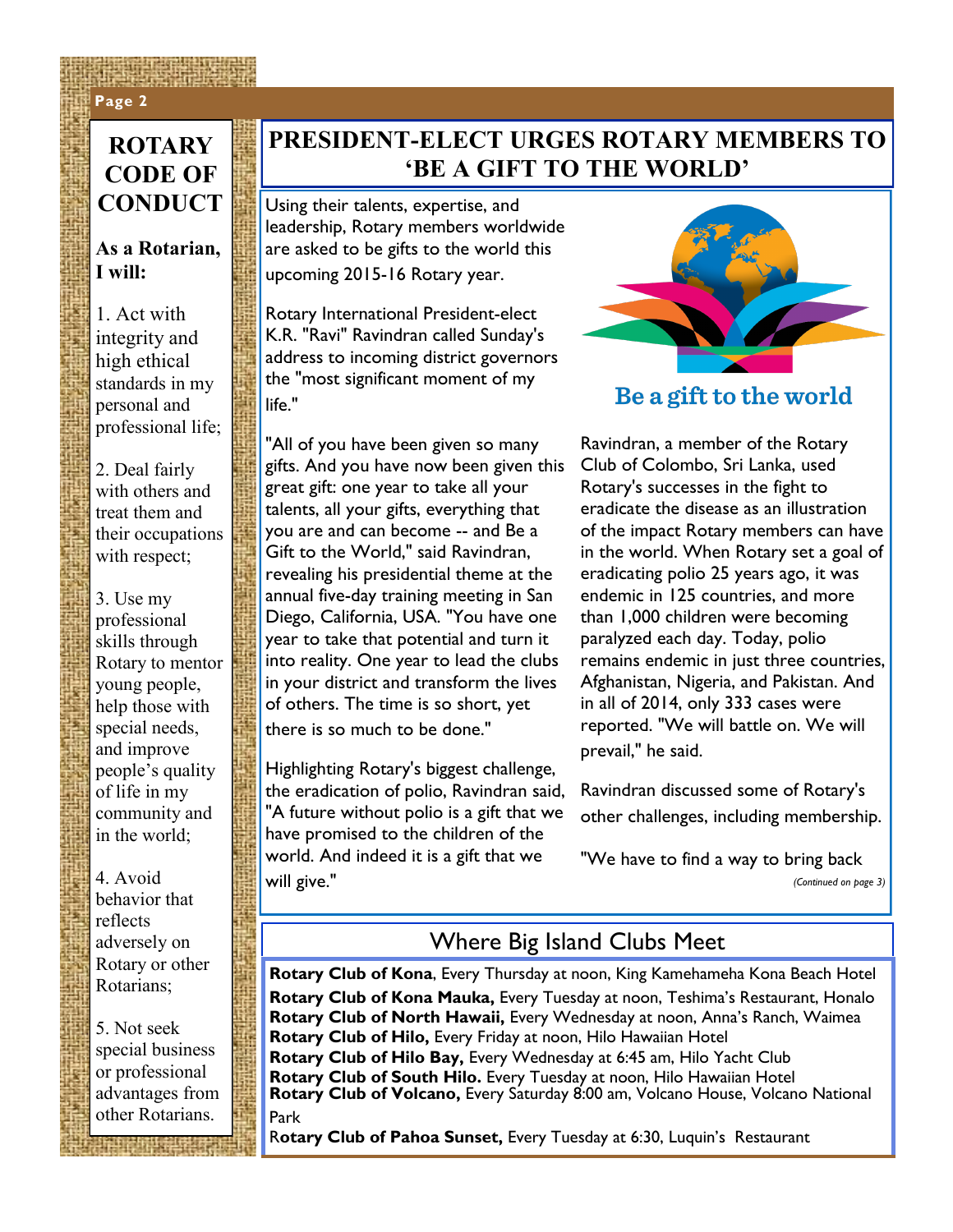**Page 3**

#### **Rotary Awareness Month - Quiz # 2 - Responsibilities of Members**

1. Which of the following are

reasons Rotary International emphasizes the importance of

members regularly attending club meetings: a. Absence of any member deprives

clubs of the value of its diversified membership? b. Absence of any member deprives

the clubs of member contributions to ongoing

club projects? c. Absence of any member deprives

the clubs of the personal fellowship of each member?

d. Absence of any member reduces

the club's ability to find a good place to eat for meetings?

2. T/F According to RI, an active

Rotarian must attend at least 80 percent of club meetings in

each half of the year. 3. T/F: An active member may make

up a missed club meeting by attending another club's

meeting within 14 days of the missed club meeting. 4. T/F: A member may make up a

club meeting by attending a regular meeting of a local

Rotaract club, Interact club, Rotary Community Corps or

Rotary Fellowship. 5. Which of the following are

Rotary International Membership Requirements designed

to help club members more fully participate in and enjoy

their Rotary experience: a. Regularly attending club meetings? b. Participating in local and international service projects? c. Introducing new people to Rotary membership? d. Encouraging fellow members to be involved in service? e. Paying annual dues promptly? f. Volunteering for leadership duties at the club level and beyond?

Answers below.

#### **'Be a Gift to the World' - continued**

*(Continued from page 2)*

the fundamentals that built our organization: the emphasis on high ethical standards in all aspects of our lives, and the classification system that encourages a diversity of expertise in each club," he said. "Too often these ideas are viewed as little more than inconvenient obstacles to increasing our membership. But they have been essential to Rotary's success, and we ignore them at our own peril."

Ravindran told attendees that the focus on branding is essential to helping Rotary grow. "We need to reposition our image, which we recognize has faded in many

parts of the world," he said. Rotary also needs to continue to raise funds for The Rotary Foundation, attract new members, and encourage greater participation from current members, he added.

"There are no easy answers to any of these questions. And yet the answers must somehow be found. We are the ones who must find them," said Ravindran.

The president-elect closed his speech emphasizing that now is the time to make real change.

"You have one year to build monuments that will endure forever, not carved in granite or marble, but in the lives and hearts

of generations. This is our time. It will not come again. Let us grasp it," he said.



RI President-elect K.R. "Ravi" Ravindran announces his presidential theme for 2015- 16, Be a Gift to the World, at the opening session of the International Assembly in San Diego, California, USA.

Photo Credit: Rotary International/Monika Lozinska

1 a) Yes b) Yes c) Yes d) No. 2) F. It is 50% 3) T. 4) T. 5 a) Yes b) Yes c) Yes d) Yes e) Yes f) Yes